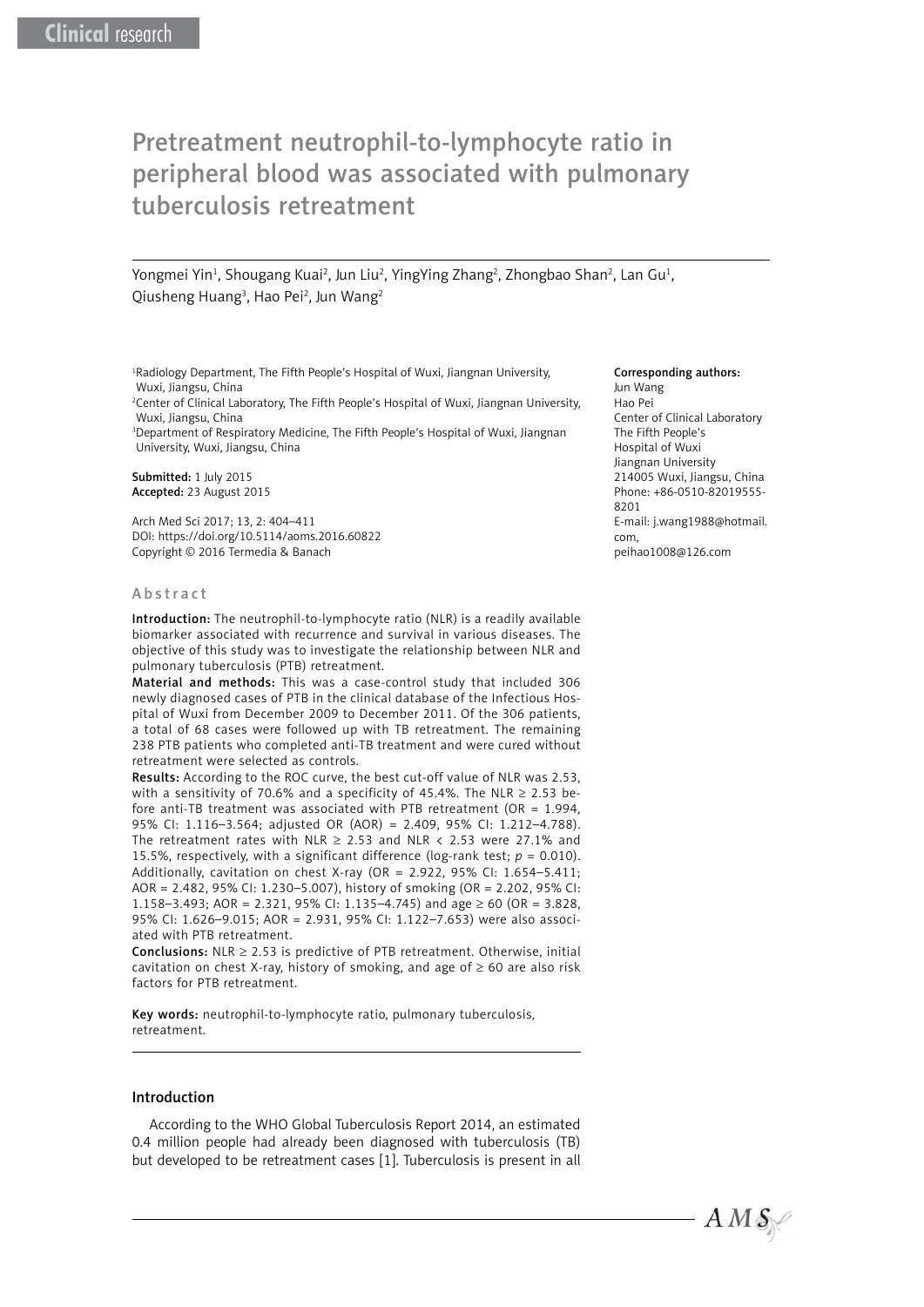regions of the world. India and China accounted for 22% and 15% of new and relapse cases, respectively [1]. Currently, more than 85% of initial patients are cured in China, with an increase in coverage of directly observed treatment short course (DOTS) therapy [2]. According to national tuberculosis prevalence surveys in China, the proportion treated by the public health system (using the DOTS strategy) increased from 15% in 2000 to 66% in 2010 [2]. However, there still existed massive TB retreatment of patients in China; the proportion of retreatment cases was 31% in 2010 [2], due to nosocomial transmission, the use of inadequate treatment regimens, poor management of resistant cases and the high migration rate. Moreover, with the large overall number of TB patients and the limited cure rate for TB retreatment, the high cost of retreatment should not be ignored in China.

Retreatment of TB is presenting new challenges for TB control in this context. The type of retreatment of TB included relapse, failure, treatment after loss to follow-up and other previously treated patients [1]. Relapse of TB is one of the most concerning issues [3]. The incidence of TB relapse in those who underwent previous treatment can be 30 times higher than the incidence of TB in new cases [4]. The most concerning situation is multidrug resistant (MDR) TB, the retreatment of patients who are often exposed to conditions associated with future failures that are attributable to microbial resistance. In the recent global surveillance for drug-resistant TB, it was estimated that 7.9% of relapse cases were MDR TB [5]. Retreatment patients also have a lower cure rate than new cases and experience more side effects during treatment with the second-line drugs [6].

Better understanding of the determinants of TB retreatment helps to identify those at high risk of disease retreatment and promises to reduce the disease burden through risk factor intervention. Recently, several studies have suggested that neutrophil-to-lymphocyte ratio (NLR), plateletto-lymphocyte ratio (PLR), C-reactive protein (CRP), platelet count, plateletcrit (PCT), and platelet distribution width (PDW) may be potential biomarkers of PTB severity [7–10]. Among these, the neutrophil-to-lymphocyte ratio (NLR) is a readily available and cost-effective biomarker used in clinical practice that has been associated with recurrence [11, 12] and survival [13–15] in various diseases. However, whether NLR is a predictive factor associated with TB retreatment has not yet been ascertained. The objective of this study was to investigate the value of NLR to predict pulmonary tuberculosis (PTB) retreatment coordinated with other risk factors.

#### Material and methods

#### Study population and ethical approval

We conducted a case-control study of all newly diagnosed cases of PTB in the clinical database of The Fifth People's Hospital of Wuxi from December 2009 to December 2011. Following the national TB guidelines, a case of PTB was defined by positive sputum smear or sputum culture or, in the absence of bacteriological evidence, positive chest X-ray compatible with PTB plus clinical improvement after anti-TB treatment. Of the 386 incident cases of PTB during the study period, we excluded patients who transferred out  $(n = 32)$ , died during anti-TB treatment ( $n = 20$ ) and those for whom information was missing ( $n = 28$ ) for any other reasons during the follow-up period. After exclusion, 306 patients with complete follow-up information until December 31<sup>st</sup> of 2014 were included in this study. Meanwhile, 68 patients were followed up for TB retreatment (retreatment was defined as patients undergoing the second anti-TB treatment with active PTB after previous anti-TB treatment for one month or more). The rest of the no retreatment PTB cases (*n* = 238) who had completed anti-TB treatment and were cured without retreatment were selected as controls (Figure 1). Demographic and clinical data of the 306 PTB patients were obtained in the present study (Table I).

This study was approved by the Institutional Ethics Committee of The Fifth People's Hospital of Wuxi, Affiliated to Jiangnan University (No: QD-2014-0023), and was in compliance with the national legislation and the Declaration of Helsinki



Figure 1. Flow diagram for enrollment of study participants in the nested case-control study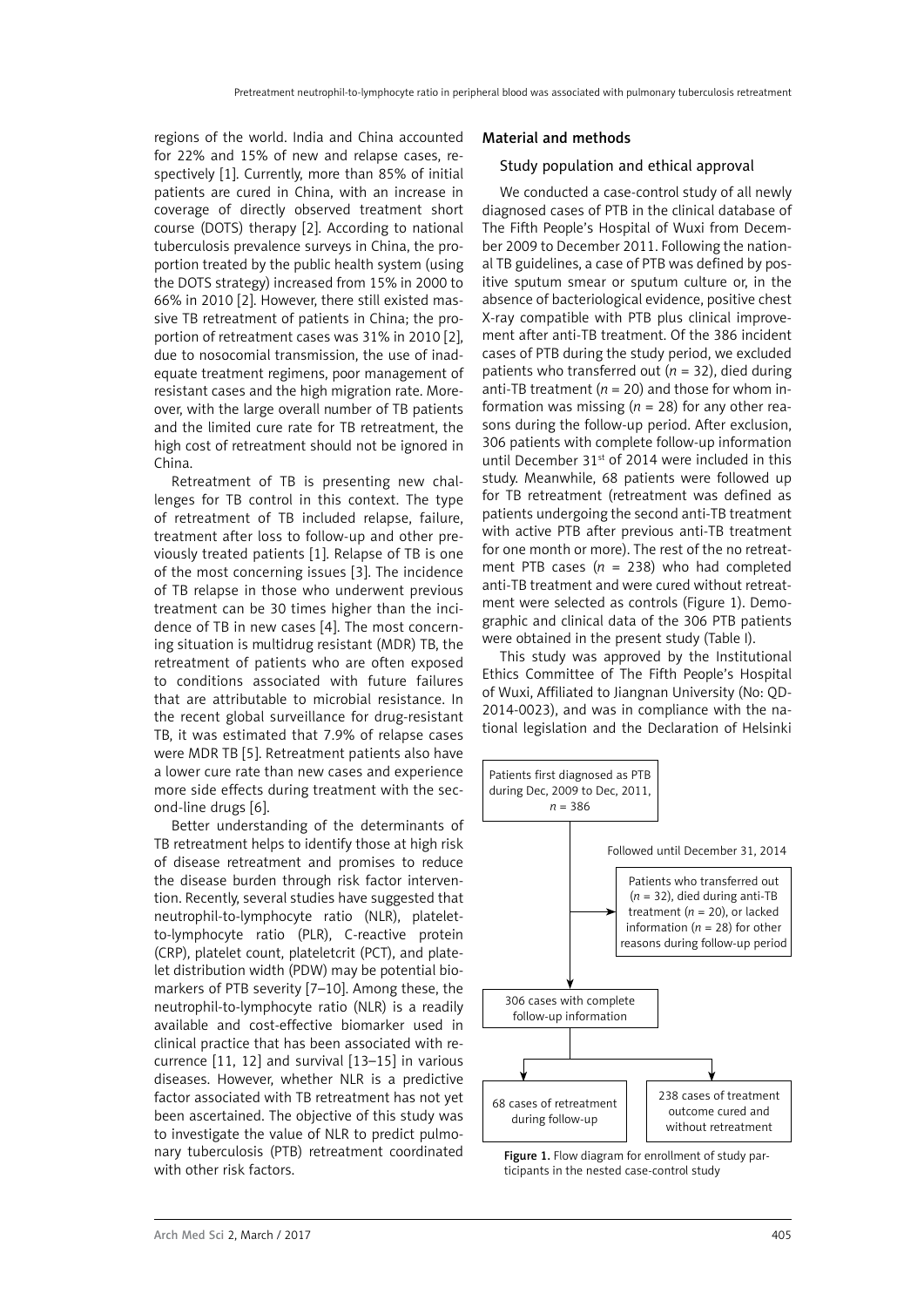| Table I. Characteristics of study participants |  |  |
|------------------------------------------------|--|--|
|------------------------------------------------|--|--|

| Parameter                                           | Patients ( $n = 306$ ) |
|-----------------------------------------------------|------------------------|
| Age [years] <sup>a</sup>                            | 59 (40-70)             |
| Sex, male <sup>b</sup>                              | 228 (74.5)             |
| WBC count [x 10 <sup>9</sup> /l] <sup>a</sup>       | 6.935 (5.483-8.907)    |
| Neutrophil count [x 109/l] <sup>a</sup>             | 4.630 (3.437-6.432)    |
| Lymphocyte count [x 109/l] <sup>a</sup>             | 1.497 (1.113-1.860)    |
| Monocyte count [x 109/l] <sup>a</sup>               | $0.462$ (0.224-0.660)  |
| $NLR^a$                                             | 3.124 (2.131-4.917)    |
| History of smoking <sup>b</sup> :                   |                        |
| Yes                                                 | 150 (49.0)             |
| No                                                  | 156 (51.0)             |
| Cancer <sup>b</sup> :                               |                        |
| Yes                                                 | 14 (4.6)               |
| No                                                  | 292 (95.4)             |
| $HIVb$ :                                            |                        |
| Yes                                                 | 5(1.6)                 |
| No                                                  | 301 (98.4)             |
| DM <sup>b</sup> :                                   |                        |
| Yes                                                 | 32 (10.5)              |
| No                                                  | 274 (89.5)             |
| HBV/HCV <sup>b</sup> :                              |                        |
| Yes                                                 | 37 (12.1)              |
| <b>No</b>                                           | 269 (87.9)             |
| Coexisting extra-pulmonary<br>lesion <sup>b</sup> : |                        |
| Yes                                                 | 62(20.3)               |
| No                                                  | 244 (79.7)             |
| Culture positive and/or smear-<br>positiveb,#:      |                        |
| Yes                                                 | 127 (41.5)             |
| No                                                  | 160 (52.3)             |
| Cavitation on initial CXR <sup>b,&amp;</sup> :      |                        |
| Yes                                                 | 97 (31.7)              |
| <b>No</b>                                           | 194 (63.4)             |

*a Data are presented as numbers (%) of individuals except where indicated. b Data are presented as median value (interquartile range).* #*Missing information in 19 patients. &Missing information in 15 patients.*

guidelines. Because it was a retrospective review of the TB registry and medical records, informed consent was not available. All patients' records and information were anonymized and de-identified prior to analysis.

#### Measurement of NLR and other factors

The NLR was directly calculated from peripheral blood counts. Peripheral blood collected in ethylene-diamine tetra-acetic acid (EDTA)-containing tubes was analyzed by one of two clinical diagnostic laboratories each using a five-part differential hematology analyzer (Sysmex Model XS, Hamburg, Germany). Full blood count measurement was subject to strict quality assurance procedures including twice-daily high and low internal quality control, fortnightly quality controls through the Wuxi clinical laboratory QC scheme (Wuxi, Jiangsu, China) and annual quality assurance as part of the Jiangsu clinical laboratory QC scheme. Both laboratories are accredited by the China National Accreditation System in accordance with international standards ISO 17025/2005 and ISO 15189/2007. Information on other factors was also obtained from the clinical database of the Infectious Hospital of Wuxi. We extracted the following information through medical chart review: age, sex, history of smoking, HIV status, cancer, diabetes mellitus (DM), HBV/HCV status, coexisting extra-pulmonary TB, bacteriological confirmation and cavitation on chest X-ray within 1 month of initiating anti-TB treatment.

### Statistical analysis

Statistical analysis was conducted using SPSS version 17.0. Pearson's  $\chi^2$  test was conducted to identify significant differences across PTB retreatment cases and controls. The odds ratios (ORs) were estimated with 95% confidence intervals (CIs) from the bivariate analysis to evaluate the factors associated with PTB retreatment cases and controls. Adjusted odds ratios (AOR) with 95% CIs were estimated from the multivariate analysis to determine the factors associated with PTB retreatment. The cumulative recurrence rate during the follow-up period was calculated using Kaplan-Meier analysis, and the log-rank test was used to examine the significance of the differences between different NLR groups. *P*-value < 0.05 was considered as statistically significant for all analyses.

## Results

The baseline characteristics of the patient population included in this study are outlined in Table I. There were 306 patients enrolled in the study, with a median age of 59 years. Of the 306 patients, the majority of patients were male (74.5%). There were 150 (49%) patients with a history of smoking, 37 (12.1%) HBV/HCV-positive patients, 32 (10.5%) patients diagnosed with diabetes mellitus (DM), 14 (4.5%) patients with cancer and only 5 (1.6%) patients with HIV. There were 62 PTB patients with coexisting extra-pulmonary lesions, 127 patients bacteriologically confirmed positively and 97 patients diagnosed with cavitation on initial chest X-ray (CXR). Full blood counts were obtained for all included patients. The median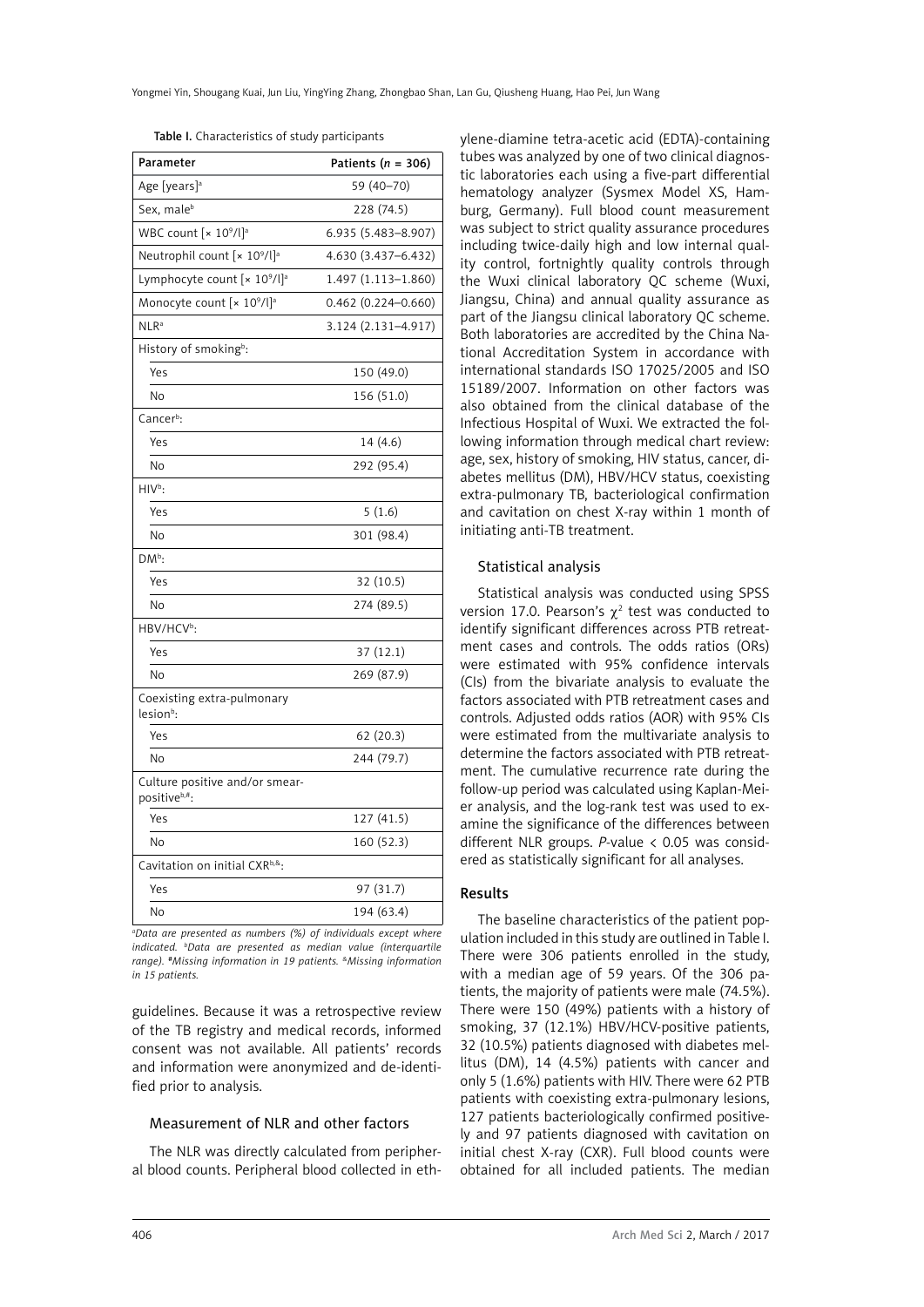WBC for the study population was  $6.935 \times 10^9$ /l (interquartile range (IQR):  $5.483-8.907 \times 10^9$ /l), the median neutrophil count was  $4.630 \times 10^9$ /l (IQR: 3.437–6.432  $\times$  10<sup>9</sup>/l), the median lymphocyte count was 1.497 × 10<sup>9</sup>/l (IQR: 1.113–1.860 × 109 /l), the median monocyte count was 0.462 × 10<sup>9</sup>/l (IQR: 0.224–0.660  $\times$  10<sup>9</sup>/l) and the median NLR was 3.124 (IQR: 2.131–4.917).

We included all patients during a median follow-up period of 3.25 years (IQR: 3.0–4.1 years)  $(n = 306)$ . The median time from first treatment to second treatment of retreatment patients was 1.25 years (IQR: 0.9–1.9 years) (*n* = 68). The rest of the PTB cases who had completed anti-TB treatment and were cured without retreatment were selected as controls  $(n = 238)$ . According to the receiver operating characteristics (ROC) curve, the best cut-off value of NLR was 2.53, as shown in Figure 2, with a sensitivity of 70.6% and a specificity of 45.4%. Forty-eight (78%) patients had an elevated pretreatment NLR (2.53) identified in retreatment cases compared to 130 (54.6%) patients identified among controls ( $p = 0.017$ ). The distribution of sex did not differ between cases and controls  $(p = 0.834)$  (Table II). Compared to controls, cases were more likely to be smokers (*p* = 0.012), aged  $\geq 60$  ( $p = 0.001$ ) and with initial cavitation ( $p < 0.001$ ). The prevalence of DM, cancer, HBV/HCV and extra-pulmonary lesion were higher among cases than controls (13.2% vs. 9.7%, 8.8% vs. 3.4%, 17.6% vs. 10.1%, 23.5% vs. 19.3%, respectively), but without significance.

 $NLR \geq 2.53$  before anti-TB treatment was associated with retreatment of PTB both in the univari-



Figure 2. ROC curve of NLR between retreatment cases and no-retreatment controls

able analysis (OR = 1.994, 95% CI: 1.116–3.564) and the multivariable analysis (adjusted OR (AOR) = 2.409, 95% CI: 1.212–4.788) (Table III). In the multivariable analysis we included only 66 cases and 209 controls because of missing information in the bacteriological test and the results of chest X-ray. We conducted a separate analysis using all cases and controls and adjusting for all factors except for the bacteriological test and results of chest X-ray; the association was slightly attenuated but remained statistically significant (AOR = 2.157, 95% CI: 1.143–4.072). NLR ≥ 2.53 before anti-TB treatment was a significant predictor for

| Parameter                                           | Cases $(N = 68)$<br>n (%) | Controls ( $N = 238$ )<br>n (%) | $P$ -value <sup>a</sup> |
|-----------------------------------------------------|---------------------------|---------------------------------|-------------------------|
| NLR:                                                |                           |                                 |                         |
| $\geq 2.53$                                         | 48 (78.0)                 | 130 (54.6)                      | 0.017                   |
| < 2.53                                              | 20(22.0)                  | 108 (45.4)                      |                         |
| Age [years]:                                        |                           |                                 |                         |
| < 40                                                | 7(10.3)                   | 60 (25.2)                       | 0.001                   |
| $40 - 59$                                           | 15(22.1)                  | 75 (31.5)                       |                         |
| $\geq 60$                                           | 46 (67.6)                 | 103(43.3)                       |                         |
| Sex, male                                           | 50 (73.5)                 | 178 (74.8)                      | 0.834                   |
| History of smoking                                  | 42(61.2)                  | 106 (44.5)                      | 0.012                   |
| Cancer                                              | 6(8.8)                    | 8(3.4)                          | 0.078                   |
| <b>DM</b>                                           | 9(13.2)                   | 23(9.7)                         | 0.408                   |
| HBV/HCV                                             | 12 (17.6)                 | 25(10.1)                        | 0.125                   |
| Coexisting extra-pulmonary lesion                   | 16(23.5)                  | 46 (19.3)                       | 0.453                   |
| Culture positive and/or smear-positive <sup>b</sup> | 32 (48.5)                 | 95 (42.9)                       | 0.431                   |
| Cavitation on initial CXR <sup>c</sup>              | 32(47.1)                  | 65(29.1)                        | < 0.001                 |

Table II. Characteristics of study participants

*a By Pearson's* c*<sup>2</sup> test, b missing information in 2 cases and 17 controls, c missing information in 15 controls.*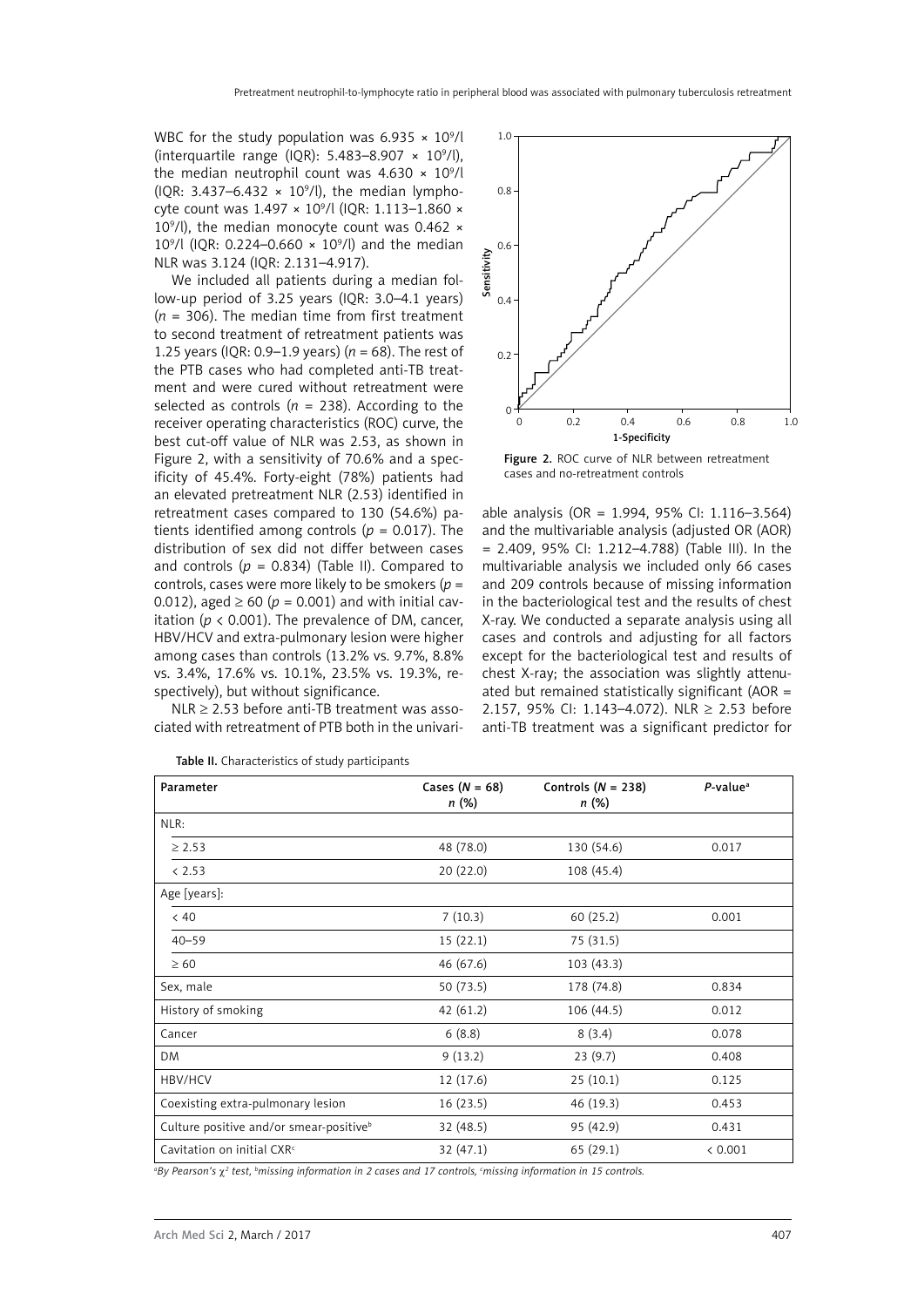|             |  | <b>Table III.</b> Univariable and multivariable odds ratios for the associations between potential risk factors and TB |  |  |  |  |  |  |
|-------------|--|------------------------------------------------------------------------------------------------------------------------|--|--|--|--|--|--|
| retreatment |  |                                                                                                                        |  |  |  |  |  |  |

| Parameter                                           | Unadjusted odds<br>ratio (95% CI) | P-value | Adjusted odds ratio<br>(95% CI) | P-value |
|-----------------------------------------------------|-----------------------------------|---------|---------------------------------|---------|
| NLR:                                                |                                   |         |                                 |         |
| & 2.53                                              | Reference                         |         | Reference                       |         |
| > 2.53                                              | $1.994(1.116 - 3.564)$            | 0.020   | 0.012                           |         |
| Age [years]:                                        |                                   |         |                                 |         |
| < 40                                                | Reference                         |         | Reference                       |         |
| $40 - 59$                                           | 1.714 (0.657-4.474)               | 0.271   | 1.678 (0.578-4.870)             | 0.341   |
| >60                                                 | 3.828 (1.626-9.015)<br>0.002      |         | 2.931 (1.122-7.653)             | 0.028   |
| Sex, male                                           | $0.936(0.507 - 1.729)$            | 0.833   | $0.428(0.190 - 0.963)$          | 0.040   |
| History of smoking                                  | 2.202 (1.158-3.493)               | 0.013   | $2.321(1.135 - 4.745)$          | 0.021   |
| Cancer                                              | 2.782 (0.931-8.317)               | 0.067   | 3.797 (1.101-13.100)            | 0.035   |
| <b>DM</b>                                           | 1.426 (0.626-3.246)               | 0.398   | 2.519 (0.981-6.466)             | 0.055   |
| <b>HBV/HCV</b>                                      | 1.826 (0.864-3.860)               | 0.115   | $4.551(1.791 - 11.563)$         | 0.001   |
| Coexisting extra-pulmonary lesion                   | $1.284(0.673 - 2.451)$            | 0.448   | 2.304 (1.073-4.974)             | 0.032   |
| Culture positive and/or smear-positive <sup>a</sup> | 1.768 (0.978-3.198)               | 0.059   | $0.755(0.382 - 1.491)$          | 0.418   |
| Initial cavitation <sup>b</sup>                     | $2.922(1.654 - 5.411)$            | < 0.001 | 2.482 (1.230-5.007)             | 0.011   |

*a Missing information in 19 patients (2 cases and 17 controls), b missing information in 15 patients (all controls).*

PTB retreatment. Additionally, cavitation on chest X-ray (OR = 2.922, 95% CI: 1.654–5.411; AOR = 2.482, 95% CI: 1.230–5.007), history of smoking (OR = 2.202, 95% CI: 1.158–3.493; AOR = 2.321, 95% CI: 1.135–4.745) and age  $\geq 60$  (OR = 3.828, 95% CI: 1.626–9.015; AOR = 2.931, 95% CI: 1.122– 7.653) were also risk factors for PTB retreatment. Patients with cancer (AOR = 3.797, 95% CI: 1.101– 13.10), HBV/HCV (AOR = 4.551, 95% CI: 1.791– 11.56) and coexistence of extra-pulmonary lesions (AOR = 2.304, 95% CI: 1.073–4.974) were associated with PTB retreatment in the multivariable analyses but not in the univariable analysis. However, gender, bacteriological confirmation and DM were not confirmed to be factors associated with PTB retreatment in this study.

When we used a different definition for PTB retreatment, the increased risk of NLR  $\geq$  2.53 on TB retreatment was consistently observed. The OR was largest when the date of the second treatment was defined as more than 3 months after the first treatment (AOR = 2.409, 95% CI: 1.212– 4.788, Table IV). The OR was almost the same when we defined the date of the second treatment as more than 6 months after the first treatment (AOR = 2.256, 95% CI: 1.128–4.512). Finally, the OR was decreased but not much when we prolonged the duration between the second and first treatment to more than 1 year (AOR = 2.191, 95% CI: 1.027–4.677). Above all, the result of increased risk of NLR  $\geq$  2.53 on TB retreatment was stable.

The retreatment rate during the follow-up among all cases is shown in Figure 3 A. The retreatment rates were 0% after 3 months, 2.9% after 6 months, 3.9% after 1 year and 6.9% after 2 years. The retreatment rate increased with the follow-up time. The retreatment rates in PTB patients with NLR  $\geq$  2.53 and NLR < 2.53 are shown in Figure 3 B; they were 27.1% and 15.5%, respectively, with a significant difference (log-rank test;  $p = 0.010$ .

### Discussion

The PTB retreatment still remains a major health problem despite an increase in coverage of

Table IV. Association of NLR with TB retreatment by different definitions for TB retreatment

| Parameter                          | No. of cases<br>with $NLR > 2.53$<br>n (%) | No. of controls with<br>NLR > 2.53<br>n(%) | Adjusted odds ratio<br>(95% CI) |
|------------------------------------|--------------------------------------------|--------------------------------------------|---------------------------------|
| Three months after first treatment | 48 (72.7)                                  | 114 (54.5)                                 | 2.409 (1.212-4.788)             |
| Six months after first treatment   | 44 (71.0)                                  | 114 (54.5)                                 | 2.256 (1.128-4.512)             |
| One year after first treatment     | 35(71.4)                                   | 114 (54.5)                                 | 2.191 (1.027-4.677)             |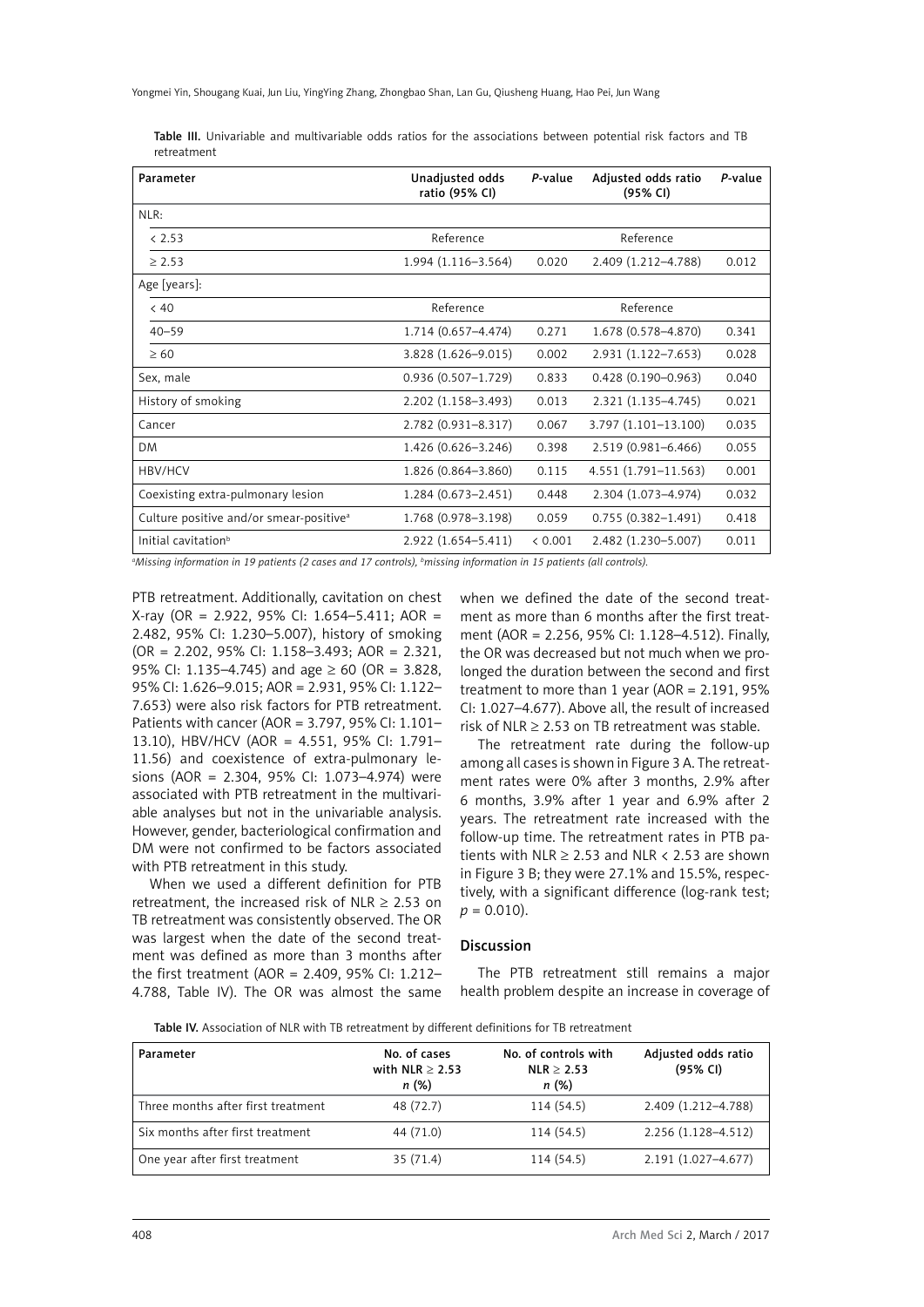

Figure 3. Cumulative retreatment with months after primary treatment.  $A -$  Cumulative retreatment during follow-up period in 306 PTB patients (Kaplan-Meier); B – Cumulative retreatment during follow-up period in PTB patients with NLR  $\geq$  2.53 and NLR < 2.53 (Kaplan-Meier) (log-rank test;  $p = 0.010$ )

DOTS therapy. Better understanding of the determinants of TB retreatment helps to identify those at high risk of retreatment disease and promises to reduce the disease burden through risk factor intervention.

White blood cell populations play an important role in the systemic inflammatory response to infection [16, 17]. Following infection, the number of circulating neutrophils increases while lymphocyte counts decrease [16]. Neutrophilia is well recognized as an infection marker, whereas absolute lymphocytopenia is ignored as a possible marker in infectious disease management. Recently, the latter showed its potential value in predicting bacteremia and the severity of several infectious diseases [18–22].

Combining both parameters as the ratio of neutrophil and lymphocyte counts is increasingly used in several clinical circumstances. Primarily, NLR was studied as an infection marker and found to correlate well with disease severity and outcome [19, 23, 24]. For example, NLR was reported to be significantly higher in patients with advanced PTB as opposed to patients with mild to moderate PTB [25]. Moreover, NLR may be treated as a possible marker in differentiating tuberculosis from bacterial community-acquired pneumonia (CAP) [26] and sarcoidosis [27]. Recently, NLR was suggested as a simple marker that may discriminate severe bacterial from viral infections [28]. Other studies focused on the use of the NLR in specific clinical conditions, or its use as an independent predictor of survival in patients with various conditions ranging from oncological to cardiovascular diseases [29–32].

The enhanced neutrophil response might promote *Mycobacterium tuberculosis* (Mtb) proliferation and transmission, and the suppression of lymphocytes might inhibit the anti-Mtb immune response and delay therapy duration, which to-

gether lead to a high NLR may be a novel index to evaluate PTB retreatment. In this case-control study, we determined NLR  $\geq$  2.53 as a risk factor for PTB retreatment, and, when we used a different definition for PTB retreatment, the result of increased risk of NLR  $\geq$  2.53 on PTB retreatment was stable. To our knowledge, we are the first to propose that NLR  $\geq$  2.53 is predictive of PTB retreatment. Moreover, a history of smoking, initial cavitation on chest X-ray and age  $\geq 60$  were also confirmed to be factors associated with PTB retreatment.

Our study also has limitations. The eligible patients represented a fraction of the patients diagnosed with active tuberculosis during the study period, raising a concern for a selection bias. As a retrospective study, collecting information from medical records filled in by other professionals is unavoidable but tends to be less accurate. Fortunately, at the time of clinical assessment, although clinicians were not blinded to the full blood count, they were not aware of this hypothesis, thus diminishing diagnostic bias. Other potential risk factors associated with TB in mainly new patients have been described in other settings, such as health knowledge, distance to treatment center, and patients' economic status; these could not be evaluated in this study [33, 34].

In conclusion, the result of increased risk of NLR  $\geq$  2.53 on PTB retreatment was stable. NLR ≥ 2.53 is predictive of PTB retreatment. Additionally, the retreatment rate in PTB patients with NLR  $\geq$  2.53 was higher than in PTB patients with NLR < 2.53. Other factors, especially initial cavitation on chest X-ray, history of smoking, and age  $\geq 60$ , also had higher risk for retreatment. Due to the large number of PTB patients and the limited cure rate for PTB retreatment in China, the high cost of retreatment should not be ignored. We recommend that, upon completion of anti-TB treatment,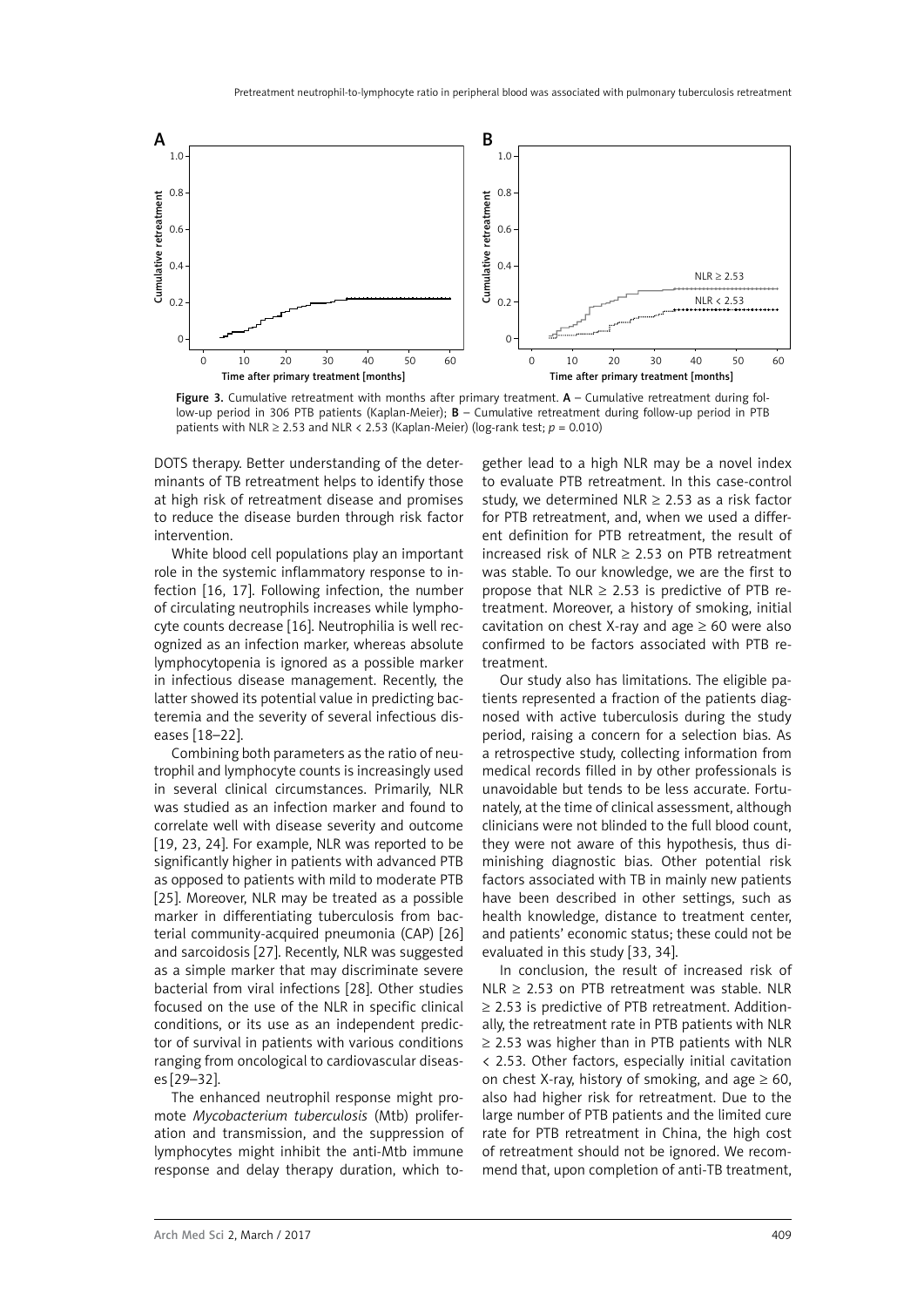follow-up strategies targeting PTB patients with NLR  $\geq$  2.53 must pay more attention to avoid TB relapse, treatment default and abandonment related to retreatment early. Moreover, further studies of chest X-ray monitoring are needed in PTB patients with initial cavitation to control the risk of retreatment. Adequate blood test and chest X-ray monitoring in PTB patients in this cohort study were highlighted to avoid PTB retreatment, issues requiring urgent attention.

## Acknowledgments

Yongmei Yin, Shougang Kuai and Jun Liu contributed equally to this article.

We thank all the patients for their support in this research and colleagues of The Fifth People's Hospital of Wuxi for their assistance in collection of research data. This work was supported by the Science and Technology Bureau of Wuxi, China (No. CSEOIN1226) and the Health Bureau of Wuxi, China (No. Q201506 and No. Z201405).

## Conflict of interest

The authors declare conflict of interest.

#### References

- 1. World Health Organization. Global tuberculosis report 2014. Geneva: WHO.
- 2. Wang L, Zhang H, Ruan Y, et al. Tuberculosis prevalence in China, 1990-2010: a longitudinal analysis of national survey data. Lancet 2014; 383: 2057-64.
- 3. World Health Organisation. Global Tuberculosis report 2012. Geneva WHO.
- 4. Crofts JP, Andrews NJ, Barker RD, Delpech V, Abubakar I. Risk factors for recurrent tuberculosis in England and Wales, 1998-2005. Thorax 2010; 65: 310-14.
- 5. World Health Organization. Multidrug and extensively drug-resistant TB (M/XDR-TB): 2010 global report on surveillance and response. Geneva WHO.
- 6. Murray J, Sonnenberg P, Shearer SC, Godfrey-Faussett P. Human immunodeficiency virus and the outcome of treatment for new and recurrent pulmonary tuberculosis in African patients. Am J Respir Crit Care Med 1999; 159: 733-40.
- 7. Tozkoparan E, Deniz O, Ucar E, Bilgic H, Ekiz K. Changes in platelet count and indices in pulmonary tuberculosis. Clin Chem Laboratory Med 2007; 45: 1009-13.
- 8. Unsal E, Aksaray S, Köksal D, Sipit T. Potential role of interleukin 6 in reactive thrombocytosis and acute phase response in pulmonary tuberculosis. Postgrad Med J 2005; 81: 604-7.
- 9. Sahin F, Yazar E, Yildiz P. Prominent features of platelet count, plateletcrit, mean platelet volume and platelet distribution width in pulmonary tuberculosis. Multidisciplinary Respir Med 2012; 7: 38.
- 10. [Sahin F](https://vpn.njmu.edu.cn/pubmed/,DanaInfo=www.ncbi.nlm.nih.gov+?term=Sahin F%5BAuthor%5D&cauthor=true&cauthor_uid=24049525), [Yıldız P](https://vpn.njmu.edu.cn/pubmed/,DanaInfo=www.ncbi.nlm.nih.gov+?term=Y%C4%B1ld%C4%B1z P%5BAuthor%5D&cauthor=true&cauthor_uid=24049525). Distinctive biochemical changes in pulmonary tuberculosis and pneumonia. Arch Med Sci 2013; 9: 656-61.
- 11. Toh E, Wilson J, Sebag-Montefiore D, Botterill I. Neutrophil-lymphocyte ratio (NLR) as a simple and novel biomarker for prediction of locoregional recurrence after

chemoradiotherapy for squamous cell carcinoma (SCC) of the anus. Colorectal Dis 2014; 16: 90-7.

- 12. Szkandera J, Absenger G, Liegl-Atzwanger B, et al. Elevated preoperative neutrophil/lymphocyte ratio is associated with poor prognosis in soft-tissue sarcoma patients. Br J Cancer 2013; 108: 1677-83.
- 13. Lee S, Oh SY, Kim SH, et al. Prognostic significance of neutrophil lymphocyte ratio and platelet lymphocyte ratio in advanced gastric cancer patients treated with FOLFOX chemotherapy. BMC Cancer 2013; 13: 350.
- 14. Chua W, Charles KA, Baracos VE, Clarke SJ. Neutrophil/ lymphocyte ratio predicts chemotherapy outcomes in patients with advanced colorectal cancer. Br J Cancer 2011; 104: 1288-95.
- 15. Stotz M, Gerger A, Eisner F, et al. Increased neutrophil– lymphocyte ratio is a poor prognostic factor in patients with primary operable and inoperable pancreatic cancer. Br J Cancer 2013; 109: 416-21.
- 16. Jilma B, Blann A, Pernerstorfer T, et al. Regulation of adhesion molecules during human endotoxemia. No acute effects of aspirin. Am J Respir Crit Care Med 1999; 159: 857-63.
- 17. Kiran B, Cagatay T, Clark P, et al. Can immune parameters be used as predictors to distinguish between pulmonary multidrug-resistant and drug-sensitive tuberculosis? Arch Med Sci 2010; 6: 77-82.
- 18. Wyllie DH, Bowler IC, Peto TE. Bacteraemia prediction in emergency medical admissions: role of C reactive protein. J Clin Pathol 2005; 58: 352-6.
- 19. Zahorec R. Ratio of neutrophil to lymphocyte counts-rapid and simple parameter of systemic inflammatiion and stress in critically ill. Bratisl Lek Listy 2001; 102: 5-14.
- 20. Wyllie DH, Bowler IC, Peto TE. Relation between lymphopenia and bacteraemia in UK adults with medical emergencies. J Clin Pathol 2004; 57: 950-5.
- 21. Hawkins CA, Collignon P, Adams DN, Bowden FJ, Cook MC. Profound lymphopenia and bacteraemia. Intern Med J 2006; 36: 385-8.
- 22. de Jager CP, van Wijk PT, Mathoera RB, et al. Lymphocytopenia and neutrophil-lymphocyte count ratio predict bacteremia better than conventional infection markers in an emergency care unit. Crit Care 2010; 14: R192.
- 23. Knaus WA, Draper EA, Wagner DP, Zimmerman JE. APACHE II: a severity of disease classification system. Crit Care Med 1985; 13: 818-29.
- 24. Vincent JL, Moreno R, Takala J, et al. The SOFA (Sepsis-related Organ Failure Assessment) score to describe organ dysfunction/failure. On behalf of the working group on sepsis-related problems of the European Society of Intensive Care Medicine. Intensive Care Med 1996; 22: 707-10.
- 25. [Abakay O](http://www.ncbi.nlm.nih.gov/pubmed/?term=Abakay O%5BAuthor%5D&cauthor=true&cauthor_uid=25028104), [Abakay A,](http://www.ncbi.nlm.nih.gov/pubmed/?term=Abakay A%5BAuthor%5D&cauthor=true&cauthor_uid=25028104) [Sen HS,](http://www.ncbi.nlm.nih.gov/pubmed/?term=Sen HS%5BAuthor%5D&cauthor=true&cauthor_uid=25028104) [Tanrikulu AC](http://www.ncbi.nlm.nih.gov/pubmed/?term=Tanrikulu AC%5BAuthor%5D&cauthor=true&cauthor_uid=25028104). The relationship between inflammatory marker levels and pulmonary tuberculosis severity. Inflammation 2015; 38: 691-6.
- 26. Yoon NB, Son C, Um SJ. Role of the neutrophil-lymphocyte count ratio in the differential diagnosis between pulmonary tuberculous is and bacterial community-acquired pneumonia. Ann Labor Med 2013; 33: 105-10.
- 27. Iliaz S, Iliaz R, Ortakoylu G, et al. Value of neutrophil/ lymphocyte ratio in the differential diagnosis of sarcoidosis and tuberculosis. Ann Thorac Med 2014; 9: 232-5.
- 28. Holub M, Beran O, Kaspříková N, Chalupa P. Neutrophil to lymphocyte count ratio as a biomarker of bacterial infections. Cent Eur J Med 2012; 7: 258-61.
- 29. Gibson PH, Croal BL, Cuthbertson BH, et al. Preoperative neutrophil-lymphocyte ratio and outcome from coronary artery bypass grafting. Am Heart J 2007; 154: 995-1002.